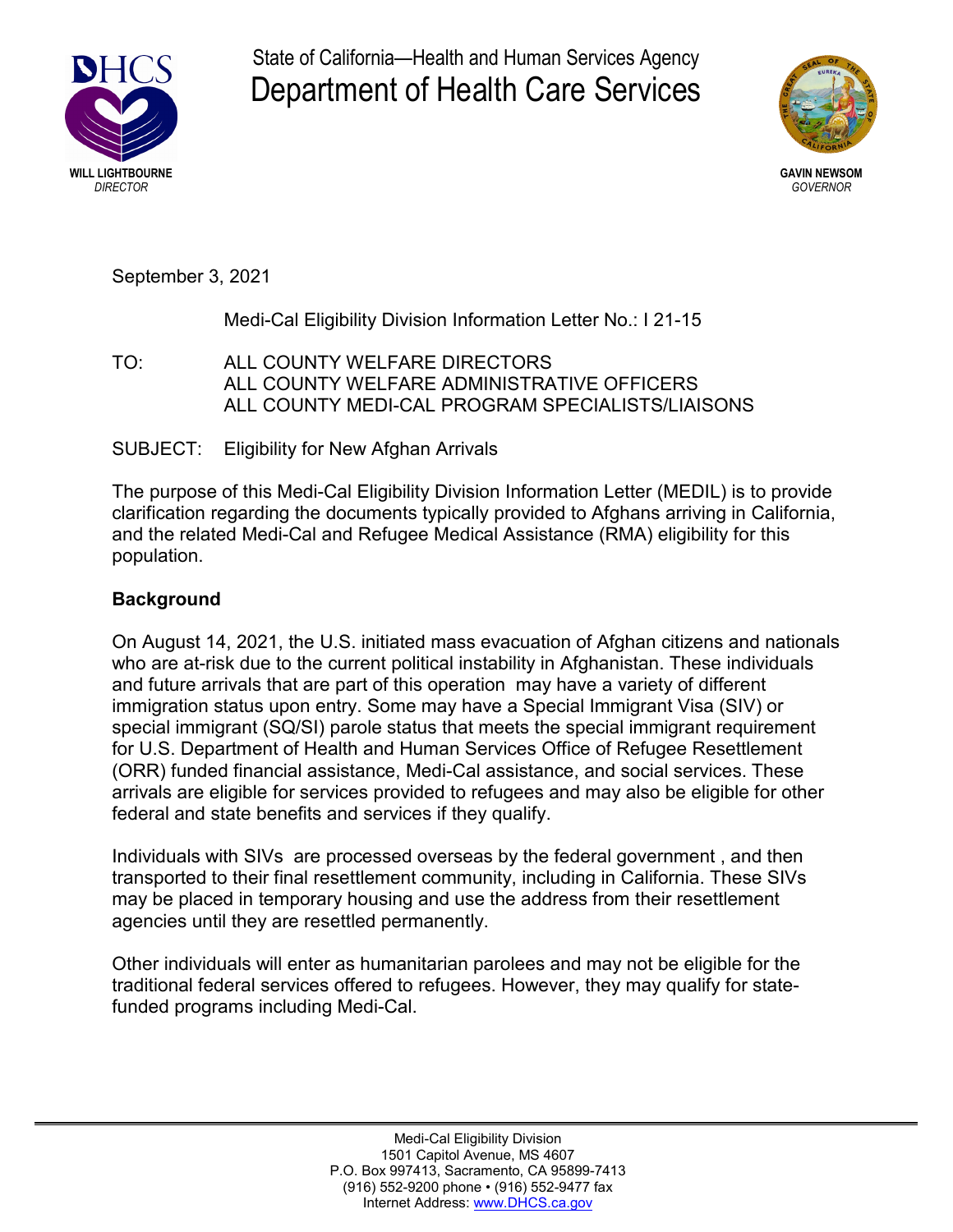Medi-Cal Eligibility Division Information Letter No.: I 21-15 Page 2 September 3, 2021

# **Special Immigrant (SQ or SI) Parole**

Due to the urgent need to relocate Afghan individuals who have assisted the U.S. government overseas, the federal government will admit Afghan Special Immigrants with SQ or SI parole status in addition to those who have already been granted visas. These individuals will arrive with an SQ or SI stamp on their I-94. This is a special stamp authorized for use with this population and will serve as acceptable documentation of Special Immigrant Visa status for Medi-Cal and RMA eligibility purposes.

| Applicant                                   | <b>Documentation</b>                     |
|---------------------------------------------|------------------------------------------|
| Iraqi or Afghan Special Immigrant           | I-94 noting SQ or SI Parole (per section |
| (Principal Applicant, Spouse of Principal   | 602(b)(1) AAPA/Sec 1059(a) NDAA 2006)    |
| Applicant, or Child of Principal Applicant) |                                          |

The SI/SQ parolees will be provided with a separate page on Customs and Border Protection letterhead in addition to their I-94. This document will include the following notation signed by a United States Citizenship and Immigration Services (USCIS) official:

Special Immigrant Status (SQ/SI Parolee

Sec 602(b)(1) APPA / SEC 1059(a) NDAA 2006

Date \_\_\_\_\_\_USCIS Officer

## **Special Immigrant Visa Holder(SIV) Status**

Some individuals arriving from Afghanistan will have documentation of Special Immigrant Visa holder. Individuals with this status will generally have foreign passports with a Department of Homeland Security, Customs and Border Protection stamp with an SQ1, SQ2, or SQ3 Class of Admission (COA) code. SIVs are able to apply to become legal permanent residents (LPRs).

## **Citizen/Alien Indicator Coding for those with Special Immigrant Status**

Individuals with SQ/SI parole or SIV holder, although not refugees, are eligible for the same federal benefits as refugees. This means they must be coded with a Citizen/Alien Indicator Code of "R" in the Medi-Cal Eligibility Data System. This is important to ensure proper claiming of federal funds (based on refugee funding criteria) for this population.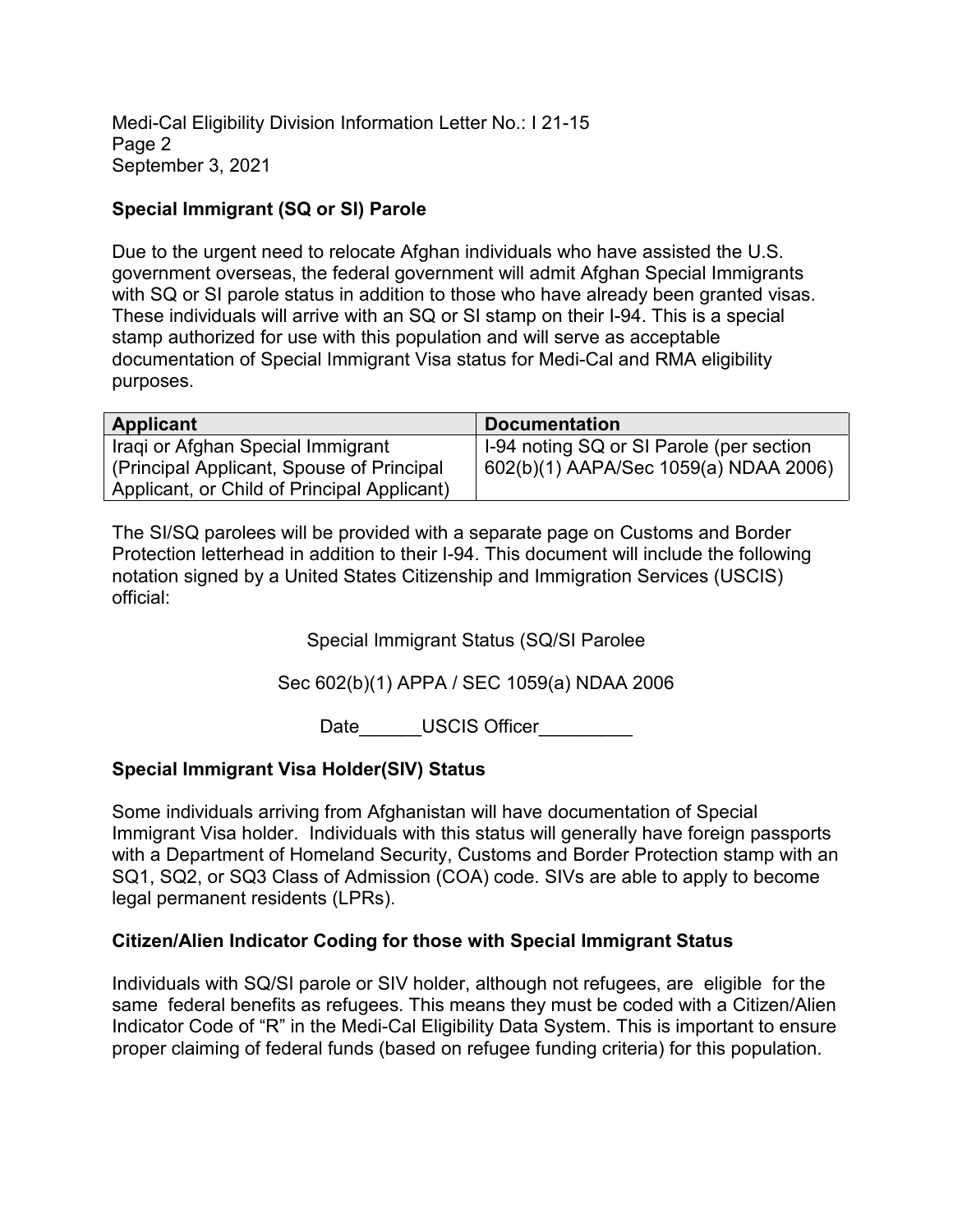Medi-Cal Eligibility Division Information Letter No.: I 21-15 Page 3 September 3, 2021

### **Humanitarian Parole Status**

Afghan entrants who arrive with humanitarian parole pursuant to section 212(d)(5) of the Immigration and Nationality Act, can claim PRUCOL and can be awarded full scope Medi-Cal if they meet all other eligibility criteria. These individuals may have a valid and unexpired Afghan passport with a USCIS Parole stamp including the purpose for parole, date of admission, and date of expiration for parole. They may also have other identification documentation, including a USCIS Form I-94. The USCIS Form I-94 verifies that the individual is an Afghan citizen or national who is paroled in the U.S. under Section 212(d)(5) of the INA. The date of entry and date of expiration of parole are also identified on this form.

### **Other Immigration Statuses and Claiming to be Permanently Residing in the United States Undder Color of Law (PRUCOL)**

If an individual arriving from Afghanistan is not in an SQ or SI Parolee, Humanitarian Parole, or SIV holder, as discussed in this letter, evaluate their eligibility under current Medi-Cal or RMA policy based on the immigration status information and/or documents provided. Afghan entrants who are not issued a Special Immigrant Visa, SQ or SI Parole, or Humanitarian Parole may only qualify for full scope Medi-Cal by claiming that they are Permanently Residing in the United States Under Color of Law (PRUCOL).

## **Utilizing the Last PRUCOL Category**

For Afghan arrivals without a Special Immigrant Visa (SIV) and without 212(d)(5) humanitarian parole status, the only path to full scope Medi-Cal eligibility may be the last PRUCOL category on the "MC 13 Statement of Citizenship, Alienage and Immigration Status", which is generally for immigrants who are: "An alien, not in one of the above [PRUCOL] categories, who can show that: (1) INS knows he/she is in the United States; and (2) INS does not intend to deport him/her, either because of the person's status category or individual circumstances." It is anticipated that many individuals arriving from Afghanistan will need to claim the last PRUCOL category on the MC 13 as the basis for full scope Medi-Cal. In these cases, counties are to grant full scope Medi-Cal, if otherwise eligible, and verification of status is not required.

A claim of PRUCOL status in the last category can be made by the applicant, or by an authorized representative with knowledge of the immigrant's circumstances. Under current Medi-Cal policy, a signed MC 13 is required when an individual claims PRUCOL in the last category; however, **counties are not to delay granting full scope eligibility to these immigrants while obtaining the signed MC 13**. The signed MC 13 can be obtained after approval of benefits. Please note that Telephonic signature is also acceptable for this purpose.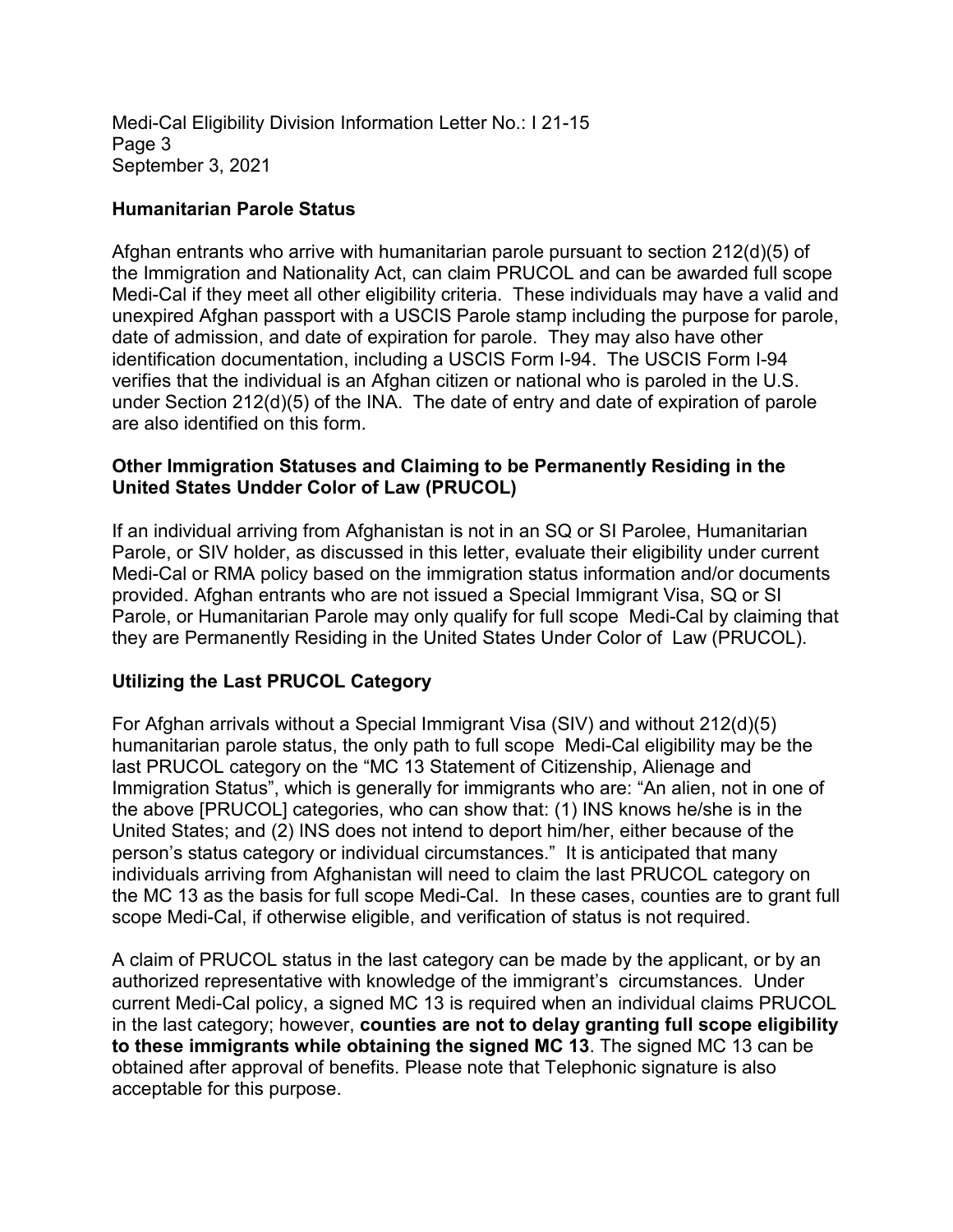Medi-Cal Eligibility Division Information Letter No.: I 21-15 Page 4 September 3, 2021

All RMA and Medi-Cal program eligibility requirements remain unchanged and in effect. For example:

- All eligible immigrants regardless of immigration status are eligible for full scope Medi-Cal if under 26 years of age.
- Some Afghan arrivals could be in one of the 16 Permanently Residing in the United States Under Color of Law (PRUCOL) categories. In those cases, current Medi-Cal policies for PRUCOL immigrants apply.
- An applicant or beneficiary may be eligible with a "lawfully present" immigration status, that, if otherwise eligible, entitles them to federally funded full scope Medi-Cal if under 21 or pregnant.
- RMA applicants and beneficiaries must meet all RMA eligibility requirements and have an immigration status acceptable to the RMA program to be RMA eligible.
- All appropriate SAVE verification and MEDS coding requirements apply.

Enclosed with this MEDIL is an "Overview of Medi-Cal Eligibility for Afghan Immigrants" which summarizes the Medi-Cal eligibility of Afghan arrivals described in this letter.

Finally, the California Department of Social Services issued an All County Welfare Directors Letter on August 30, 2021, *[Eligibility of Special Immigrant Parolees in SQ/SI](https://www.cdss.ca.gov/Portals/9/Additional-Resources/Letters-and-Notices/ACWDL/2021/CL_08-30-21.pdf?ver=2021-08-30-154343-403) Categories Under the Afghan Allies Protection Act of 2009 for Benefits and Services*, related to eligibility for social services for Special Immigrant Parolees in SQ or SI. Additionally, the Department issued an All County Welfare Director Letter on September 3, 2021, *[Eligibility of Humanitarian Parolees from Afghanistan](https://www.cdss.ca.gov/Portals/9/Additional-Resources/Letters-and-Notices/ACWDL/2021/ACWDL_9-3-21_Humanitarian.pdf?ver=2021-09-03-155147-047)*, regarding eligibility for humanitarian parolees.

If you have any questions about this letter, or if DHCS can provide further information, including questions related to eligibility documentation for Afghan arrivals that requires clarification, please contact Buck Harris by phone at (916) 345-8162 or by email at Buck.Harris@dhcs.ca.gov.

Original Signed By

Sandra Williams, Chief Medi-Cal Eligibility Division

**Enclosure**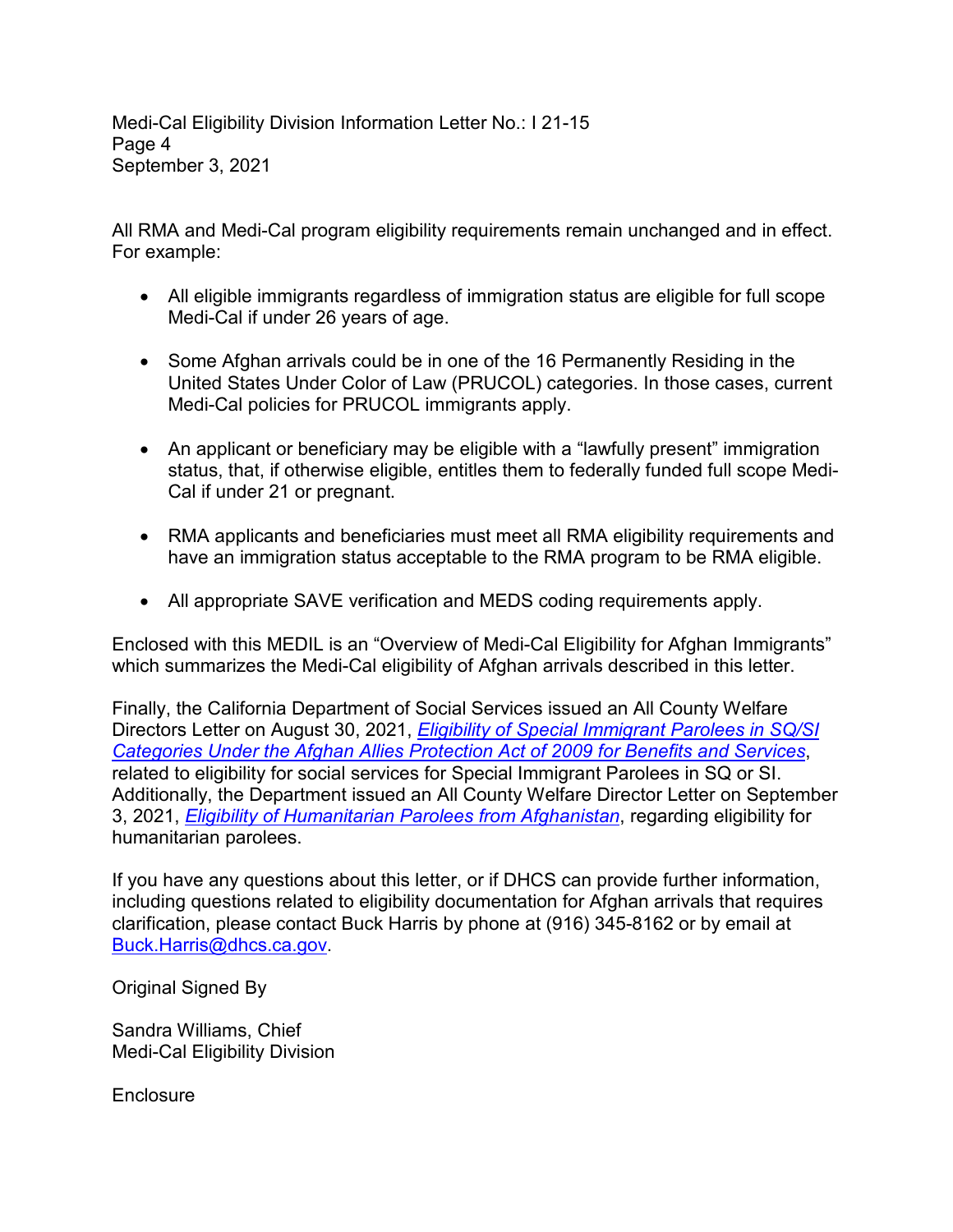#### **Overview of Medi-Cal Eligibility for Afghan Arrivals**

Background—As a result of the U.S. withdrawal from Afghanistan, there is a significant influx of Afghan arrivals who will need full Medi-Cal coverage. The purpose of this overview is to provide recommendations for granting full scope Medi-Cal to this population if they are otherwise eligible. The table below summarizes the Medi-Cal eligibility for Afghan arrivals based on expected immigration status at entry.

| Medi-Cal coverage for Afghan immigrants if 26 or older*              |                                     |                                                                                                                                   |                                                                                                                                                |
|----------------------------------------------------------------------|-------------------------------------|-----------------------------------------------------------------------------------------------------------------------------------|------------------------------------------------------------------------------------------------------------------------------------------------|
| <b>Immigration Status</b>                                            | Medi-Cal<br>Immigration<br>Category | <b>Medi-Cal Eligibility if</b><br>otherwise eligible                                                                              | <b>Comments</b>                                                                                                                                |
| Special Immigrant Visa<br>Or<br>Special Immigrant<br>Parolee (SQ/SI) | Refugee                             | <b>Federally funded Full</b><br>Scope Medi-Cal                                                                                    |                                                                                                                                                |
| Paroled under 212(d)(5)                                              | <b>PRUCOL</b>                       | State-funded full scope<br>Medi-Cal under<br>PRUCOL. Federally<br>funded based on lawful<br>presence if under 21 or<br>pregnant** | There is a defined<br>PRUCOL category for<br>immigrants paroled<br>under 212(d)(5)                                                             |
| <b>Other PRUCOL</b><br>categories***                                 | Last category<br>on MC 13****       | PRUCOL last category is<br>state-funded full scope.<br>Otherwise these<br>immigrants would be<br>restricted scope.                | This category applies<br>to (1) individuals known<br>by USCIS (formerly<br>INS) to be in the<br>country, and (2) not<br>likely to be deported. |

\*All otherwise eligible immigrants under age 26 are eligible for full scope Medi-Cal in California regardless of immigration status.

\*\*Eligible lawfully present immigrants are federally eligible for full scope if under 21 or pregnant.

\*\*\*The State Plan Amendment that defines lawful presence for CHIPRA coverage of pregnant women and children, and the old PRUCOL category for parolees makes reference to section 212(d)(5) of the Immigration and Nationality Act (8 USC 1182(d)(5)). So to the extent Afghan arrivals are paroled under a different section of law, the last PRUCOL category is an option.

\*\*\*\*The last PRUCOL category listed on Form MC 13 is generally for immigrants who are: "An alien, not in one of the above [PRUCOL] categories, who can show that: (1) INS knows he/she is in the United States; and (2) INS does not intend to deport him/her, either because of the person's status category or individual circumstances." This status is not recognized by the federal government for Medicaid purposes, but is used by California pursuant to 22 CCR §50301.3(s) for state-only full scope coverage when claimed by the applicant or beneficiary.

### **Conclusions:**

**Immigrants Under 26 years of age**--All eligible immigrants under 26 years of age will be covered with full-scope Medi-Cal whether state or federally funded.